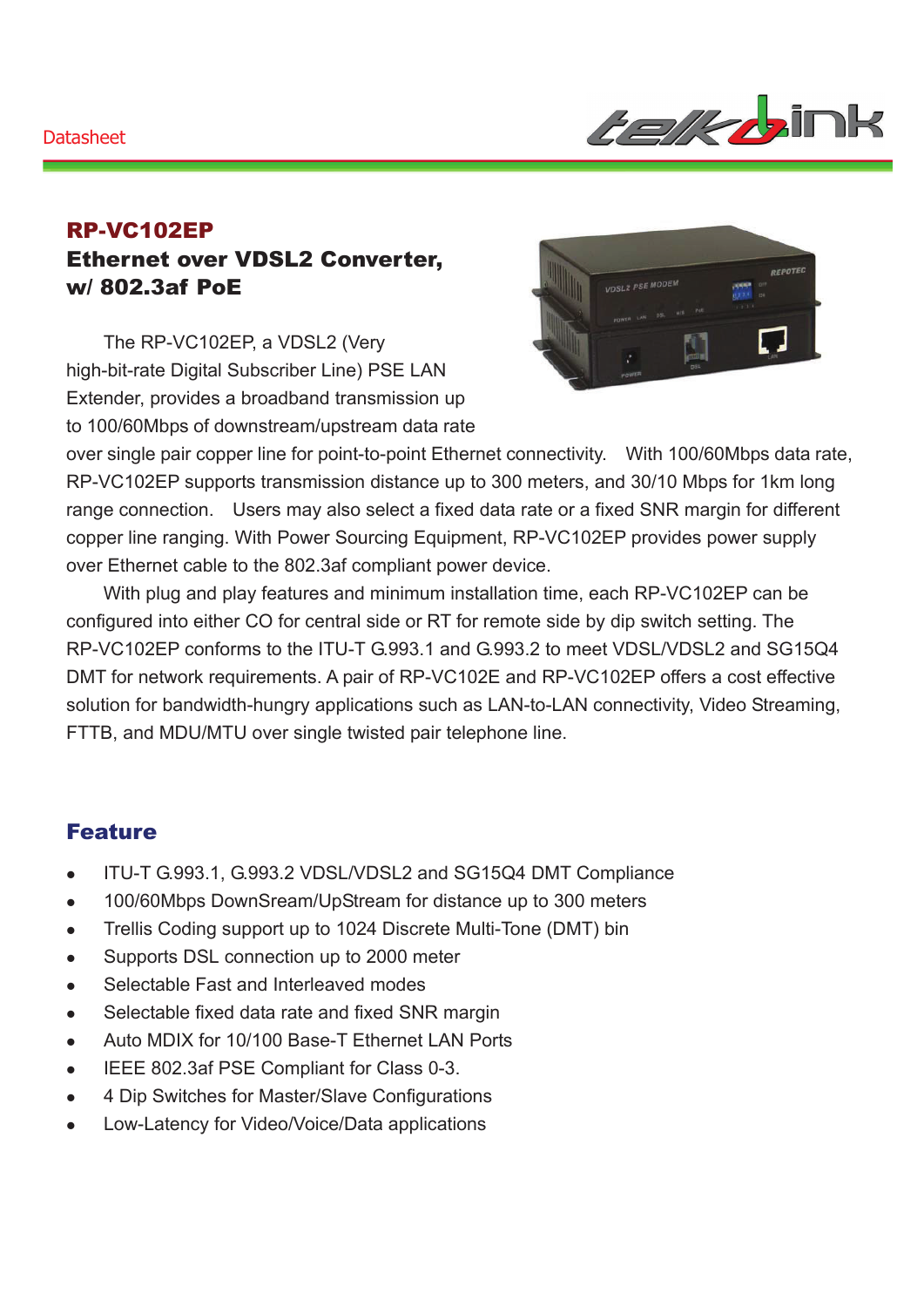# Specification

| <b>Standard</b>                                                   | IEEE802.3/IEEE802.3u standard                                           |                                                             |                 |  |
|-------------------------------------------------------------------|-------------------------------------------------------------------------|-------------------------------------------------------------|-----------------|--|
|                                                                   | Ethernet over VDSL2                                                     |                                                             |                 |  |
|                                                                   | ITU-T G.993.1/2, SG15Q4 DMT Compliance<br>$\bullet$                     |                                                             |                 |  |
|                                                                   | IEEE802.3af Power over Ethernet<br>$\bullet$                            |                                                             |                 |  |
| Interface                                                         | 1 RJ-45 10/100Mbps Ethernet port<br>$\bullet$                           |                                                             |                 |  |
|                                                                   | 1 RJ-11 Connector for EoVDSL2                                           |                                                             |                 |  |
|                                                                   | 4 DIP switch for mode selection                                         |                                                             |                 |  |
|                                                                   | RJ-45 (Ethernet): Category 3, 4, 5 UTP/STP<br>$\bullet$                 |                                                             |                 |  |
| <b>Cable</b>                                                      | $\bullet$                                                               | RJ-11 (EoVDSL2): Twisted-Pair phone wire                    |                 |  |
|                                                                   | ITU-T G.993.1/2, SG15Q4 DMT Compliance<br>$\bullet$                     |                                                             |                 |  |
| <b>VDSL Transmission</b>                                          | Trellis Code with 1024 DMT bins                                         |                                                             |                 |  |
|                                                                   | Max Data Rate: 100/60 Mbps<br>$\bullet$                                 |                                                             |                 |  |
| <b>LAN Features</b>                                               | Auto-Detection for 10/100 Base-T and Half/Full duplex<br>$\bullet$      |                                                             |                 |  |
|                                                                   | High performance bridge for Ethernet extension<br>$\bullet$             |                                                             |                 |  |
|                                                                   | Fully compatible with IEEE802.3/IEEE802.3u<br>$\bullet$                 |                                                             |                 |  |
|                                                                   | <b>Auto MDIX Function</b><br>$\bullet$                                  |                                                             |                 |  |
| <b>PoE/PSE features</b>                                           | $\bullet$                                                               | IEEE 802.3af Compliant with output voltage within 44~57Volt |                 |  |
|                                                                   | Safety-Extra-Low-Voltage (SELV) Compliant<br>$\bullet$                  |                                                             |                 |  |
|                                                                   | Maximum 15.4W Power Levels for Class 0-3<br>$\bullet$                   |                                                             |                 |  |
|                                                                   | Power Auto Restart with Under Voltage Lockout (UVLO) Fault<br>$\bullet$ |                                                             |                 |  |
|                                                                   | Detection                                                               |                                                             |                 |  |
| Performance in AWG 26 Line at 6dB without rate limit<br>$\bullet$ |                                                                         |                                                             |                 |  |
|                                                                   |                                                                         |                                                             |                 |  |
|                                                                   |                                                                         |                                                             |                 |  |
|                                                                   | Down Stream                                                             | Up Stream                                                   | <b>Distance</b> |  |
|                                                                   | Data Rate (Mbps)<br>100                                                 | Data Rate (Mbps)<br>60                                      | (feet)<br>500   |  |
|                                                                   | 98                                                                      | 53                                                          | 1000            |  |
|                                                                   | 90                                                                      | 44                                                          | 1250            |  |
| Data Rate & Distance                                              | 80                                                                      | 36                                                          | 1500            |  |
|                                                                   | 70                                                                      | 27                                                          | 1750            |  |
|                                                                   | 60                                                                      | 18                                                          | 2000            |  |
|                                                                   | 48                                                                      | 11                                                          | 2500            |  |
|                                                                   | 39                                                                      | 8                                                           | 3000            |  |
|                                                                   | 35                                                                      | 3.5                                                         | 3500            |  |
|                                                                   | 28                                                                      | 0.3                                                         | 4000            |  |
|                                                                   | <b>POWER: Power is ON</b><br>$\bullet$                                  |                                                             |                 |  |
| <b>LED indicators</b>                                             |                                                                         | <b>DSL: VDSL Loop Connection Status</b>                     |                 |  |
|                                                                   | <b>LAN: Data Activity of LAN Port</b><br>$\bullet$                      |                                                             |                 |  |
|                                                                   | <b>PSE: Power Source is ON</b><br>$\bullet$                             |                                                             |                 |  |
| <b>Power Supply</b>                                               | External Power Adapter DC12V/1A<br>$\bullet$                            |                                                             |                 |  |
|                                                                   | Operating Temperature: 0°C~ 50°C<br>$\bullet$                           |                                                             |                 |  |
| <b>Environment</b>                                                | $\bullet$                                                               | Operating Humidity: 5%~95% (Non-Condensing)                 |                 |  |
| <b>Dimension</b><br><b>Certifications</b>                         | 120 * 90 * 28 mm<br>$\bullet$<br>CE, FCC                                |                                                             |                 |  |